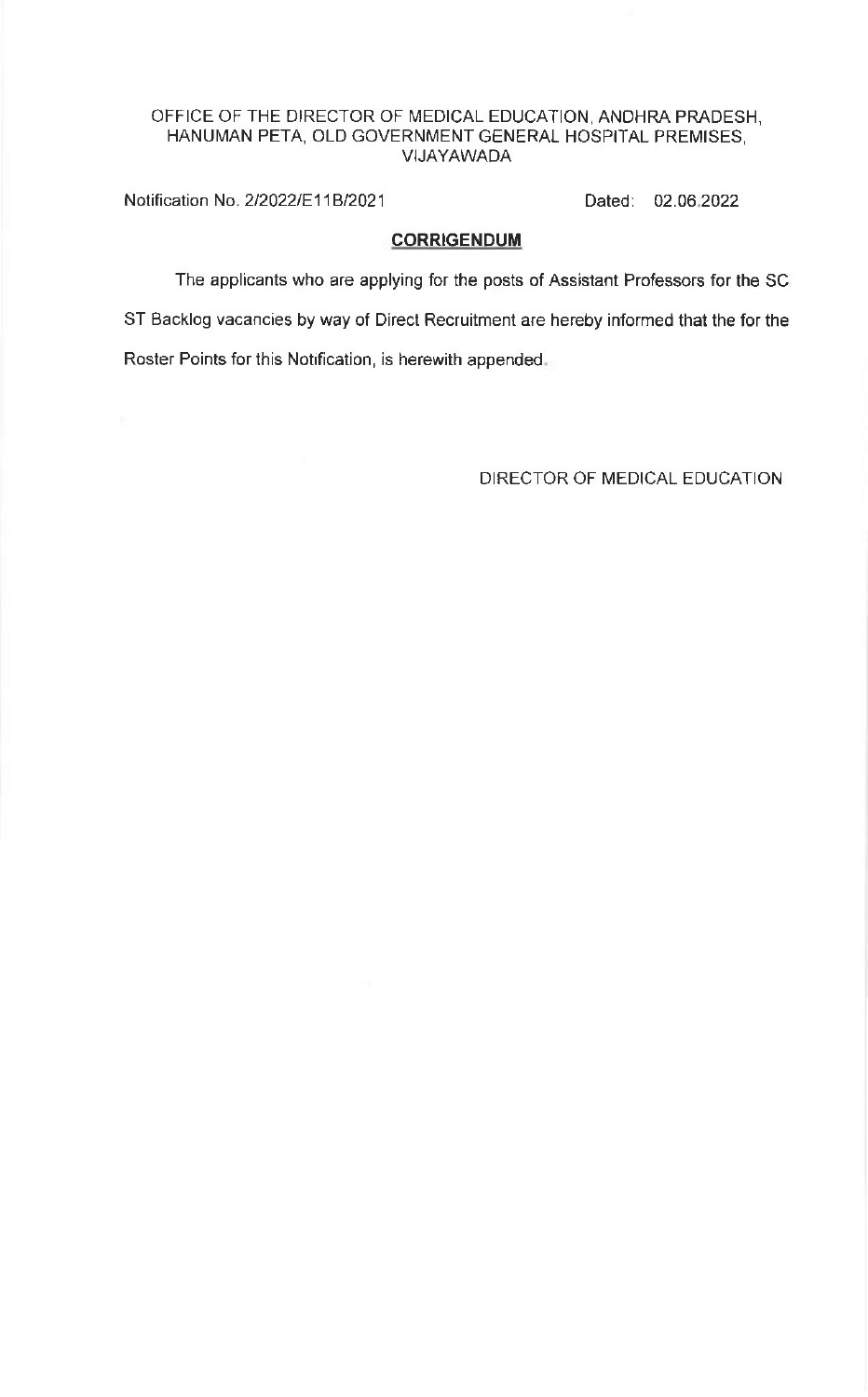## ANNEXURE - 1 - DIRECT RECRUITMENT -2/2022 - LIMITED NOTIFICATION FOR SC, ST BACKLOG VACANCIES - MAY, 2022

 $\frac{0.4}{2}$  .

| $\frac{1}{2}$<br>$\vec{\varpi}$ | Name of the<br>Department     |                                                                                                     | Vacancie<br><b>Total</b> |
|---------------------------------|-------------------------------|-----------------------------------------------------------------------------------------------------|--------------------------|
|                                 | Clinical                      |                                                                                                     |                          |
| 1                               | <b>General Surgery</b>        | <b>BACKLOG VACANCIES: 58.ST(W)</b>                                                                  | 1                        |
| $\overline{2}$                  | Anaesthesia                   | BACKLOG VACANCIES : 58.ST (W), 8.ST (W);                                                            | $\overline{2}$           |
| 3                               | Orthopaedics                  | BACKLOG VACANCIES: 8.ST(W),58 ST(W),87.SC(W),2 SC(W),8 ST(W),                                       | 5                        |
| 4                               | ENT                           | <b>BACKLOG VACANCIES:41 SC,</b>                                                                     | 1                        |
| 5                               | <b>DVL</b><br>(Dermatology)   | <b>BACKLOG VACANCIES: 25.ST, 27.SC</b>                                                              | $\overline{2}$           |
| 6                               | Radiadiagnosis /<br>Radiology | <b>BACKLOG VACANCIES: 33.ST 58.ST (W) 75.ST 83.ST 97 (SC) 2.SC</b><br>(W), 7. SC, 8. ST (W),        | 8                        |
| 7                               | Radiotherapy                  | BACKLOG VACANCIES: 2.SC, 33.ST,                                                                     | $\overline{2}$           |
| 8                               | Emergency<br>Medicine         | BACKLOG VACANCIES: 7.SC,8.ST (W), 16.SC                                                             | 3                        |
| 9                               | Hosptl, Admn,                 | BACKLOG VACANCIES: 2.SC (W),8 ST (W),                                                               | $\overline{2}$           |
|                                 | <b>Non Clinical</b>           |                                                                                                     |                          |
| 10                              | Pharmacology                  | BACKLOG VACANCIES: 2.SC (W), 7.SC, 8.ST (W)                                                         | 3                        |
|                                 | 11 Forensic Medicine          | BACKLOG VACANCIES: 8.ST (W),47.SC (W),58.ST (W), 66.SC (W),87.SC (W),2.SC<br>(W),8.ST (W),22.SC (W) | 8                        |
| 12                              | SPM (Community<br>Medicine)   | <b>BACKLOG VACANCIES: 58.ST (W)</b>                                                                 | 1                        |
|                                 | <b>Super Speciality</b>       |                                                                                                     |                          |
| 13                              | Cardiology                    | BACKLOG VACANCIES: 8.ST(W), 22.SC(W), 27.SC, 33.ST, 41.SC, 47.SC<br>(W)                             | 6                        |
| 14                              | Endocrinology                 | BACKLOG VACANCIES: 2.SC (W), 7.SC, 8.ST (W)                                                         | 3                        |